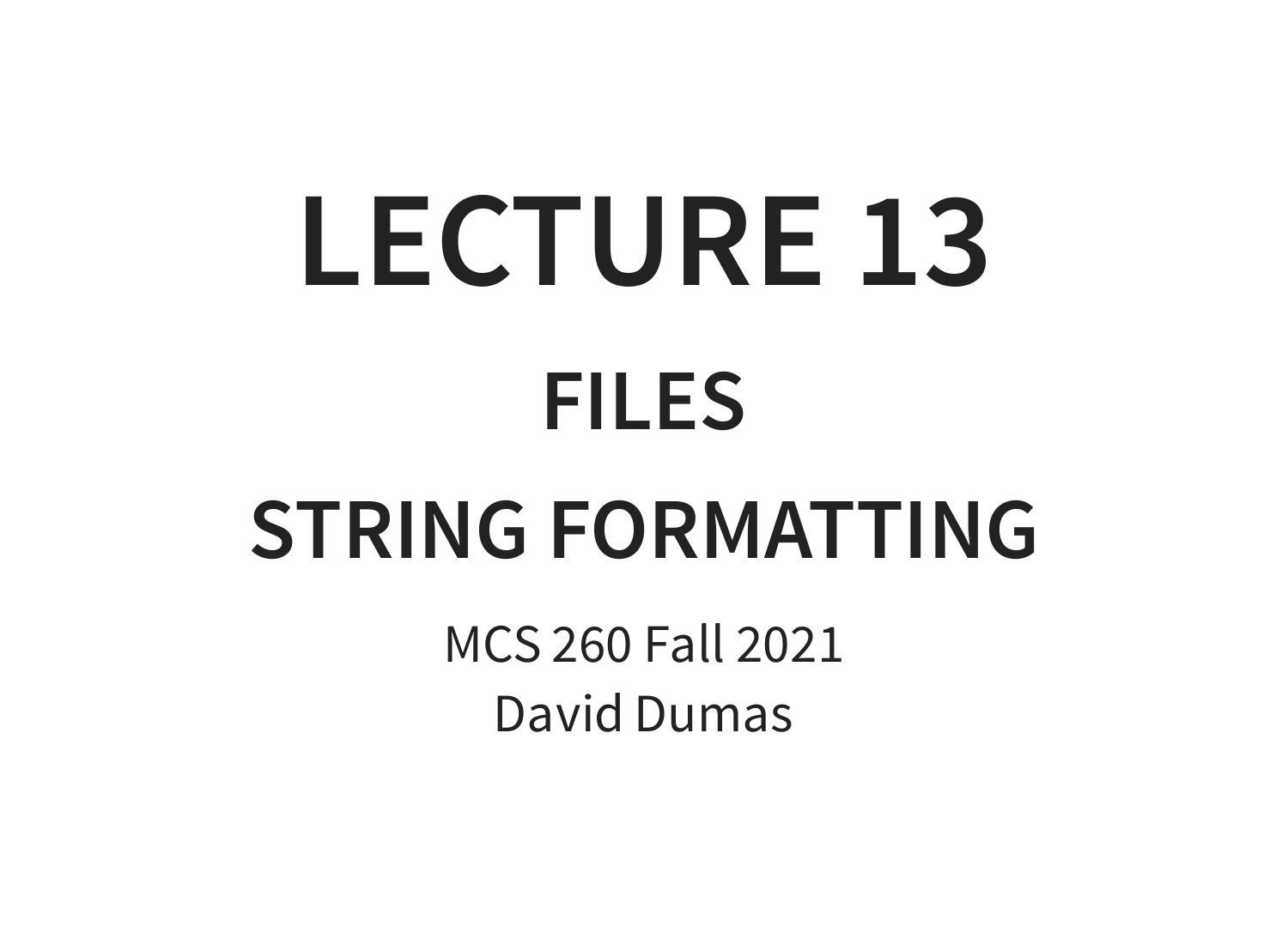#### **REMINDERS**

- Project 2 description coming today
- Project 2 will be due Fri Oct 8
- Avoid the green "play" button in VS code
- Week 5 feedback survey open until 2pm Fri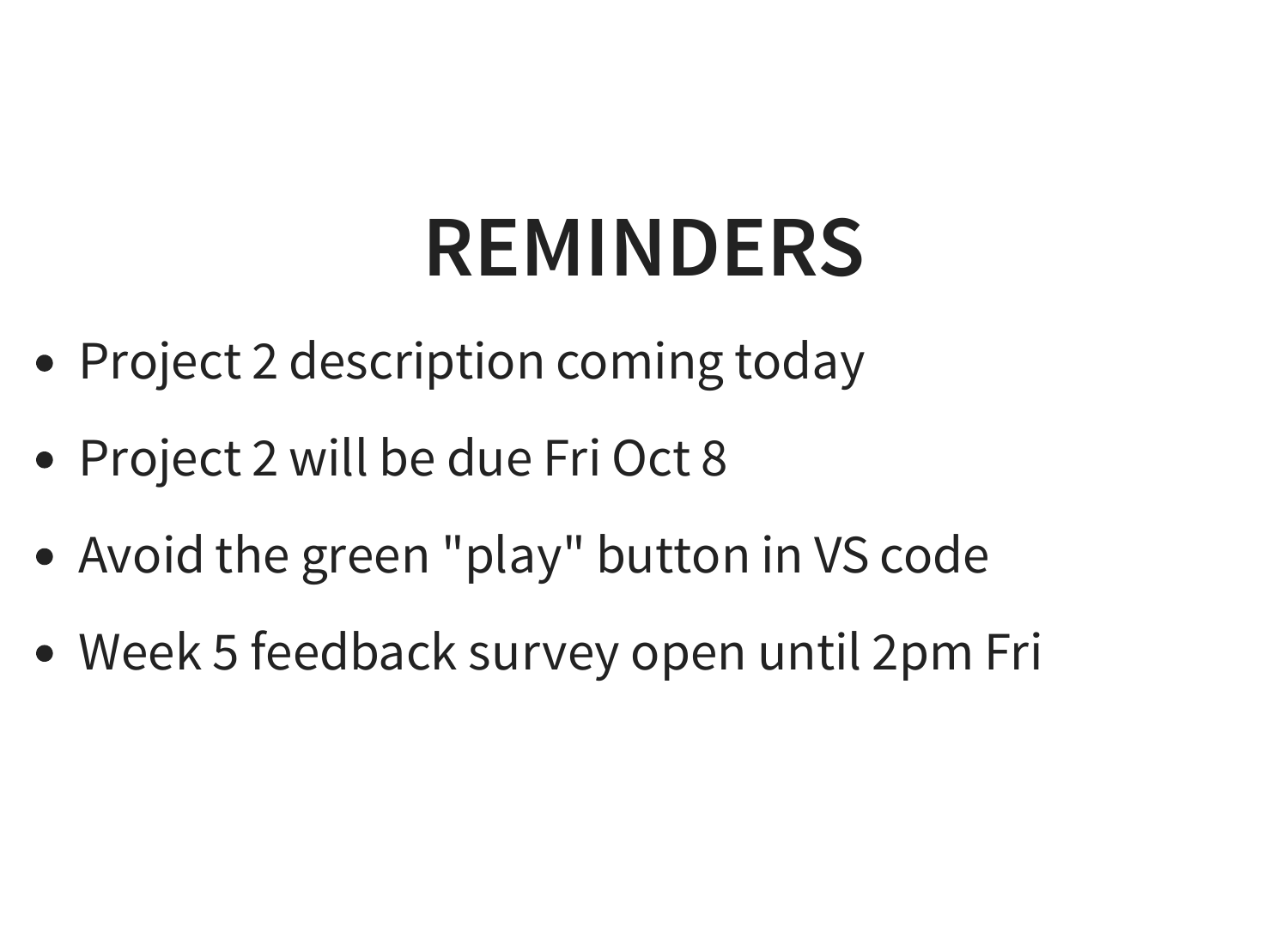## **FILES**

- A file is a named, ordered collection of data, usually in persistent storage (disks, flash, etc.).
- Files are stored in a hierarchy of directories.
- The OS provides functions that programs can use to access files, handling the lower-level details itself.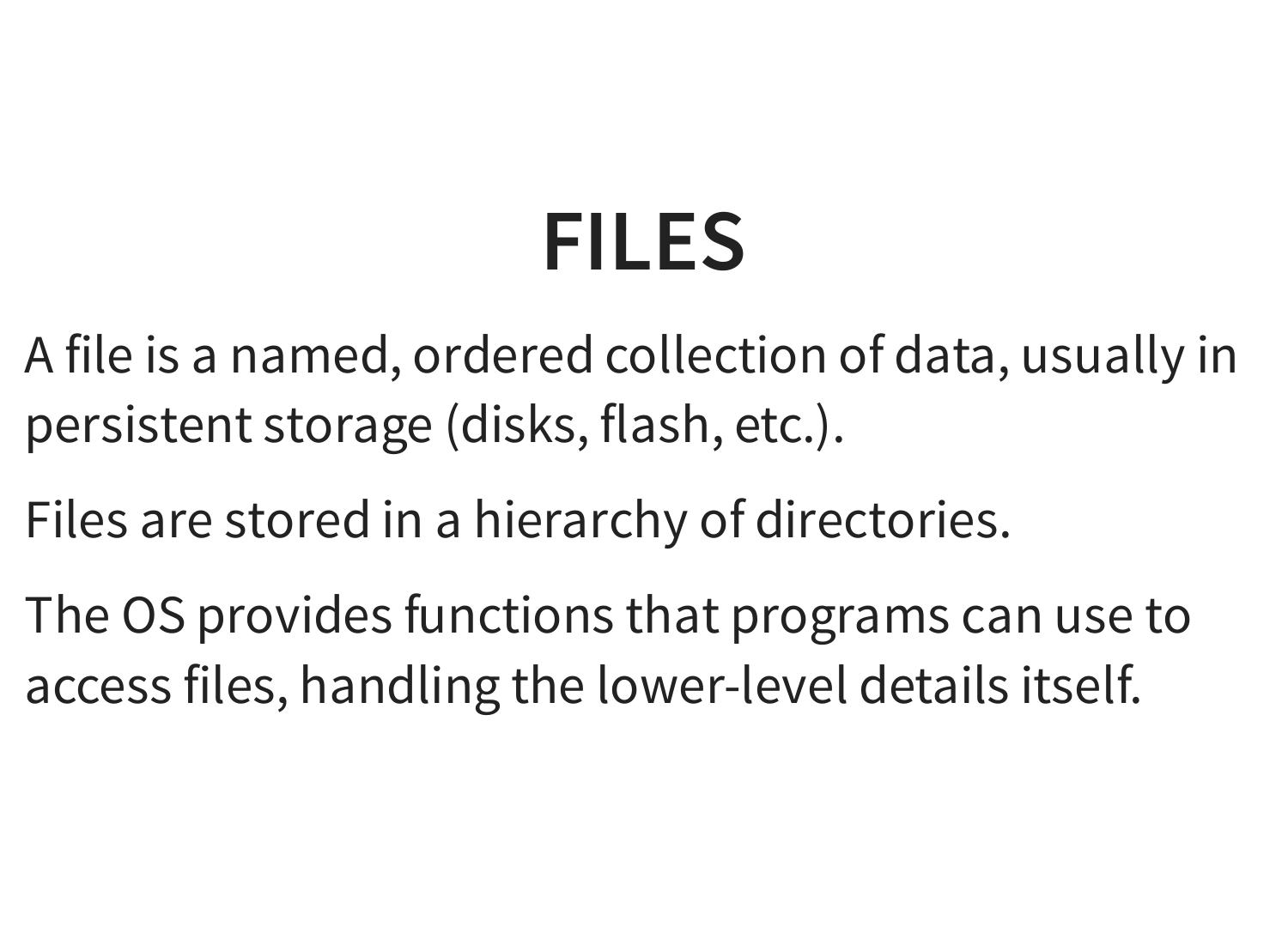# **BASIC FILE OPERATIONS**

- **open**: Request access to a file (by name)
- **read**: Get data from an open file
- **write**: Add or change data in an open file
- **close**: Relinquish access to an open file

The OS keeps track of a file offset, the place in the file where the next read or write operation will happen. This can also be moved with an operation called seek.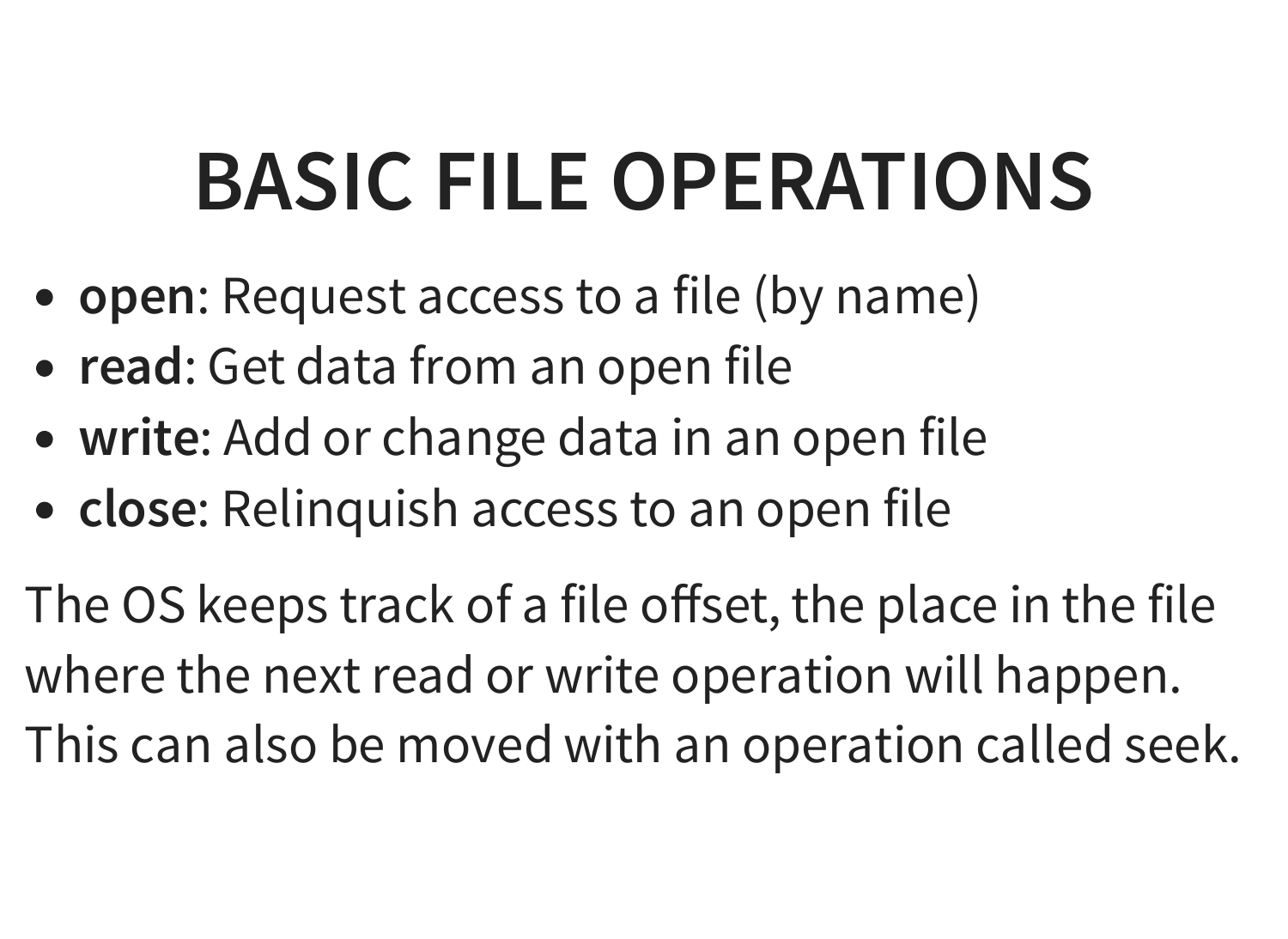# **BYTES OR STRINGS?**

Two ways to access files:

- **binary format**: Read and write bytes (as the OS itself does)
- **text format**: Read and write strings. Python translates to and from bytes using an encoding.

We'll only cover text format file operations for now.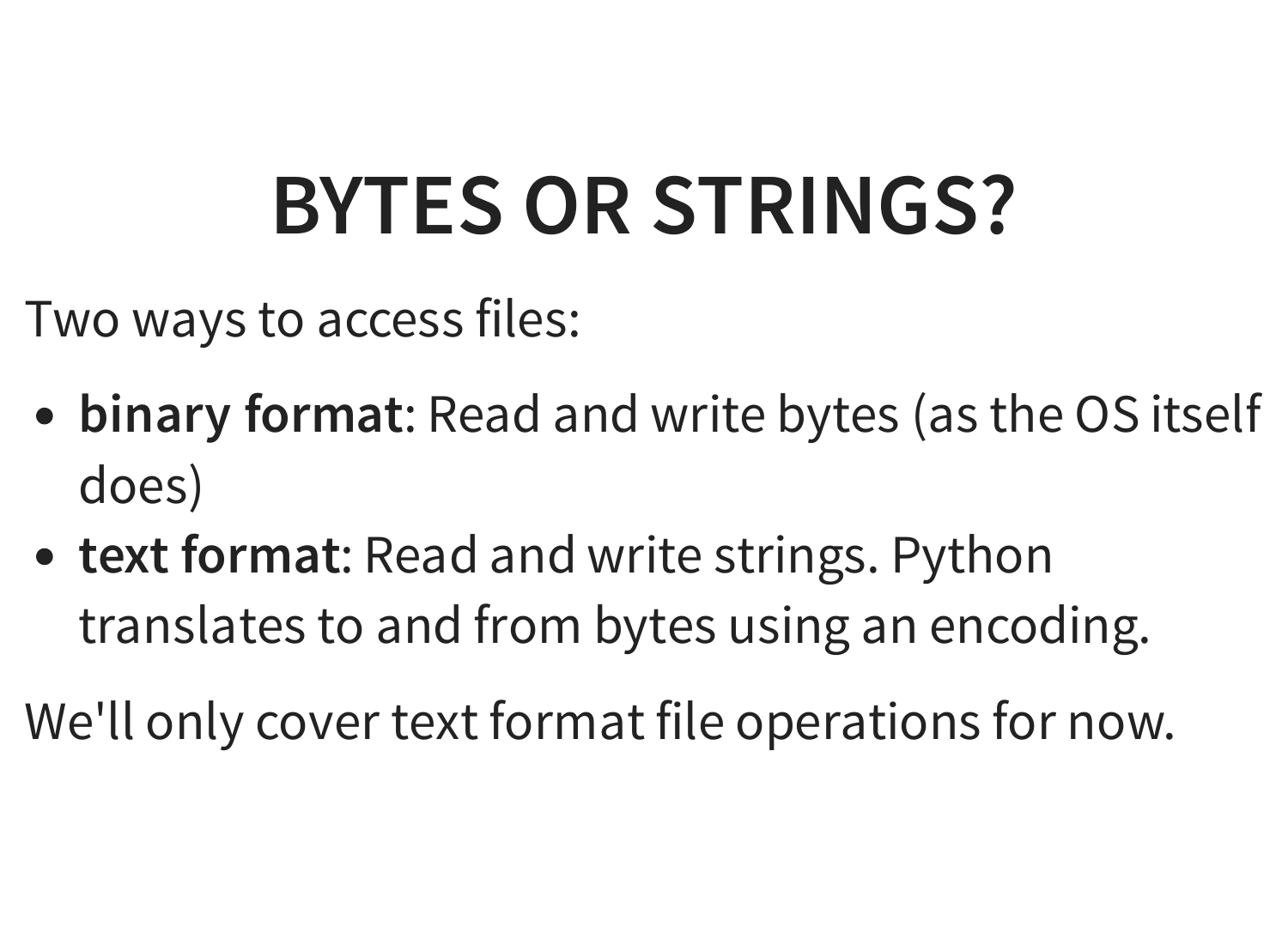## **ENCODINGS**

- An encoding is a way of turning a sequence of unicode characters into a sequence of bytes.
- UTF-8, ISO-8859-1, and CP-1252 are examples of encodings.
- E.g. translating "Adiós" into bytes:
- $0x41$   $0x64$   $0x69$   $0xc3$   $0xb3$   $0x73$  in UTF-8
- 0x41 0x64 0x69 0xf3 0x73 in ISO-8859-1

#### **We will use UTF-8 exclusively.**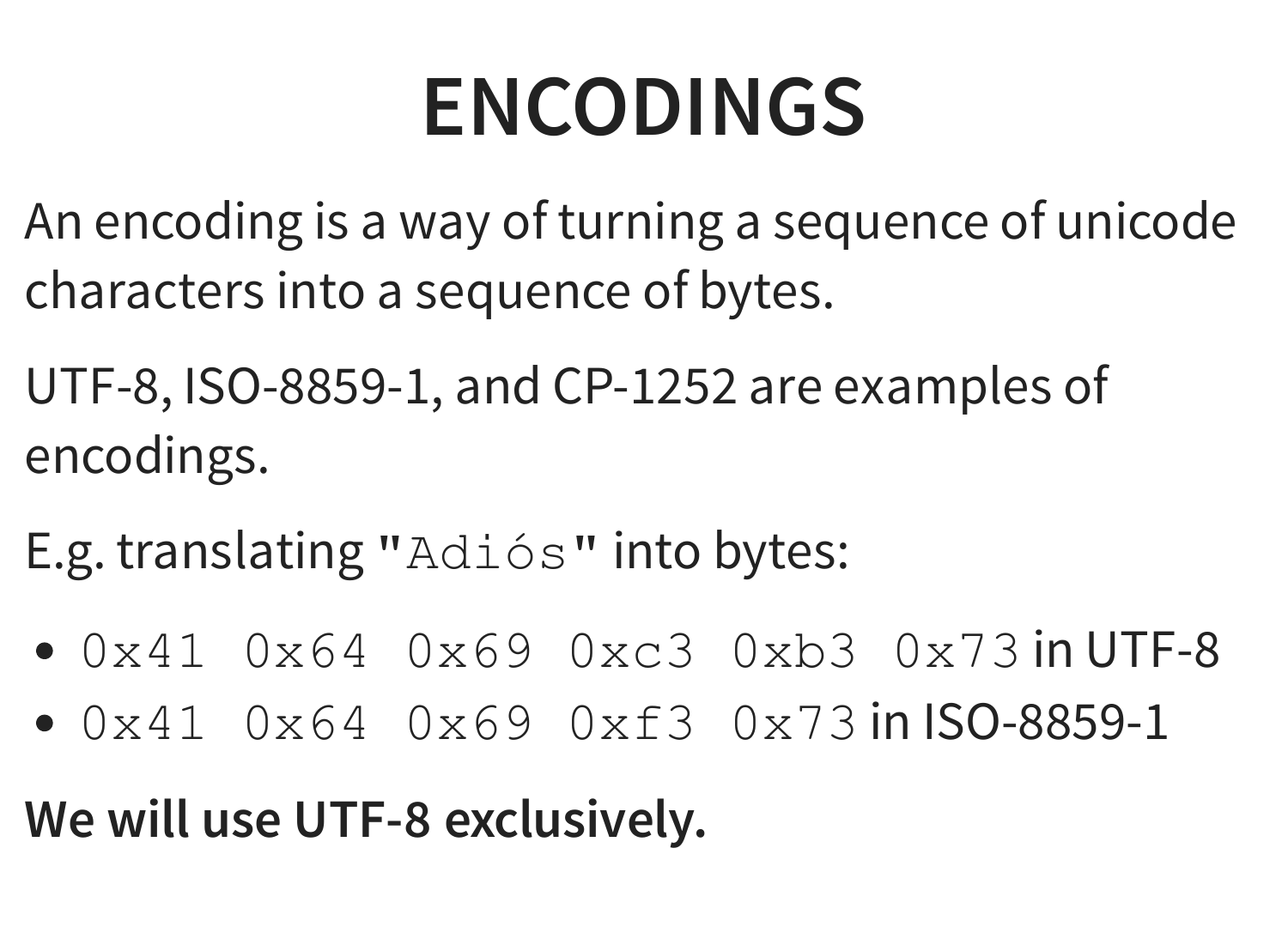## **FILES IN PYTHON**

open(filename,[mode],[encoding=...]) opens a file and returns an object representing it.

Methods of the file object allow you to read or write.

```
"""Write a string to a file"""
fout = open("out.txt"
,
"w"
,encoding="UTF-8") # w means write
fout.write("Hello world")
fout.close() # Done with this file (OS does cleanup)
fin = open("out.txt"
,
"r"
,encoding="UTF-8") # r means read on
s = fin.read() # Get entire file contents
fin.close()
print("Contents of file:"
,s)
```
The files you read/write this way can have any name you like; they don't need to end in ".txt".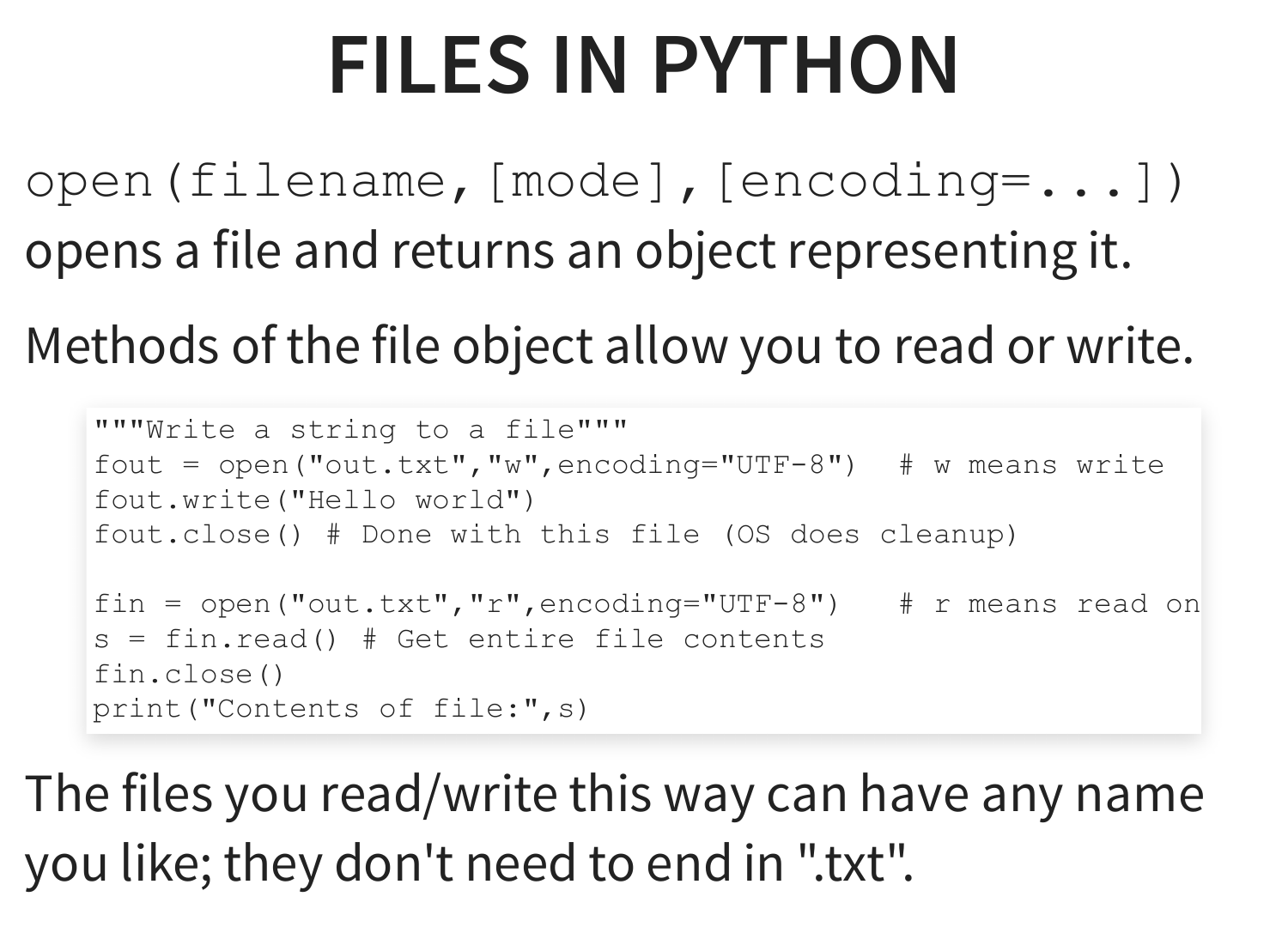## **MODES**

- "r" The default. Allows reading. File must exist.
- "w" **Deletes the file if it exists**, creates it if not. Allows writing.
- "a" Place offset at the end of the file if it exists. Allows writing (i.e. "appending").
- "r+" Offset at beginning if file exists. Allows reading and writing.
- "w+" **Deletes the file if it exists**, creates it if not. Allows reading and writing.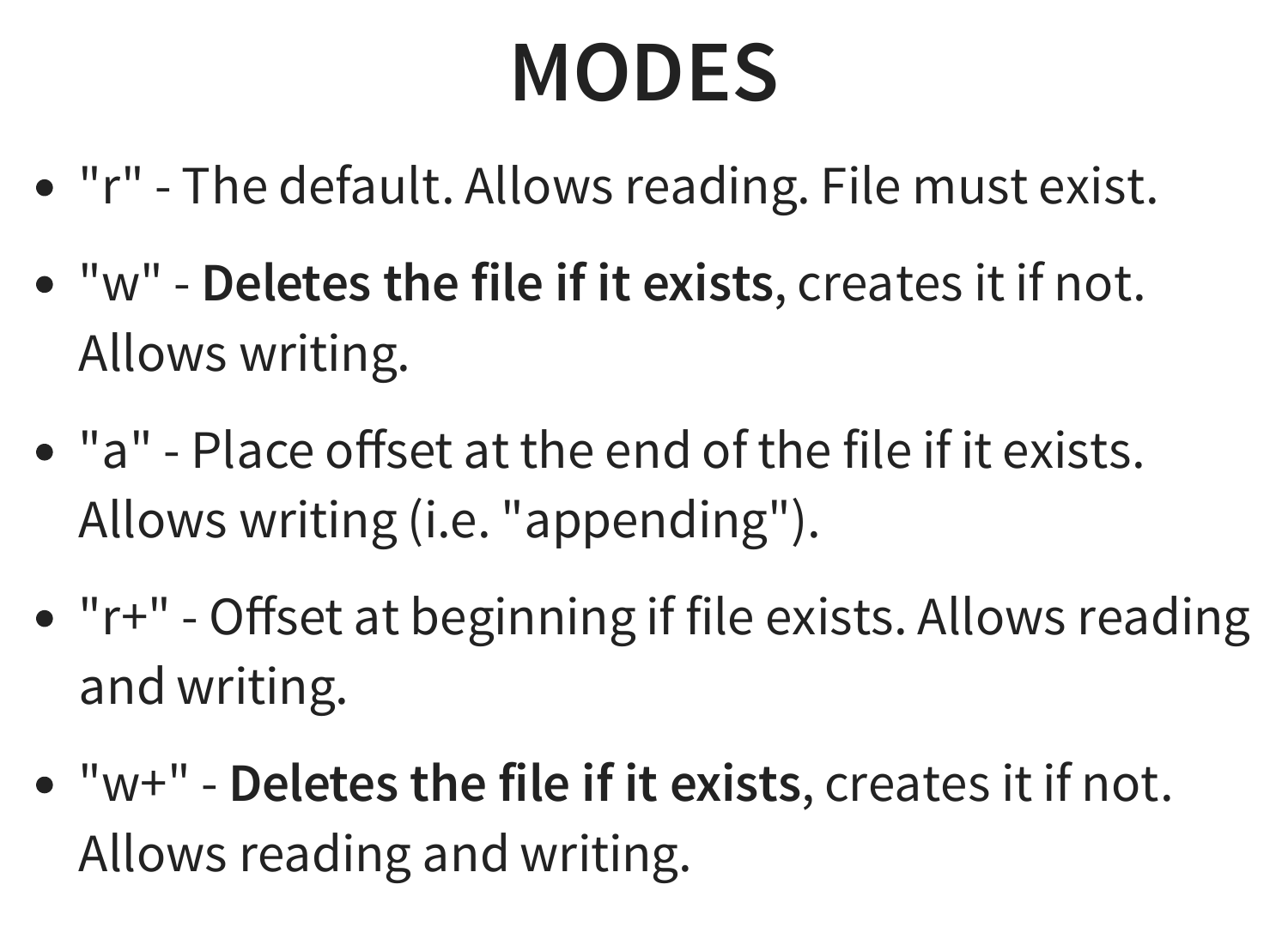#### **READING LINES**

#### Often you want to process one line at a time. File objects are *iterable*, giving the lines. E.g. [nl.py](https://dumas.io/teaching/2020/fall/mcs260/samplecode/nl.py)

```
"""Number the lines of a file specified on command line"""
import sys
fin = open(sys.argv[1], "r", encoding="UTF-8")n = 0for line in fin:
   n = n+1print(n, line, end="") # line usually has \ln at the end
fin.close()
```
#### Sample output:

```
$ python nl.py nl.py
1 """Number the lines of a file specified on command line"""
2 import sys
...
```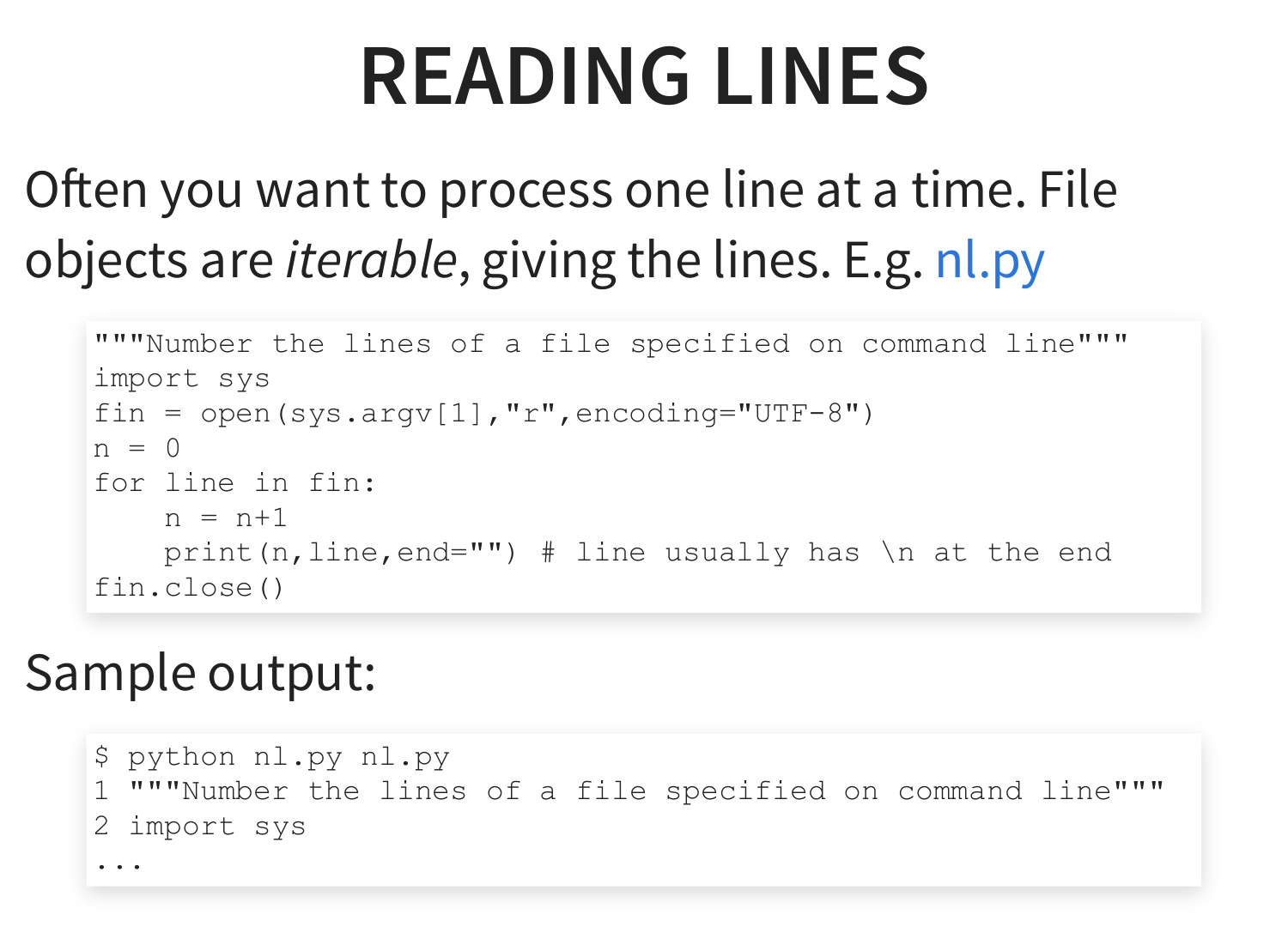Important: file.write() is not like print(). It doesn't add a newline, and it doesn't accept multiple arguments to print.

pet type =  $"ducks"$ print("I have" ,21,pet\_type) # OK fout.write("I have" ,21,pet\_type) # FAILS

Must prepare a single string to write. The usual way is to use str.format():

pet type =  $"ducks"$ fout.write("I have  $\{\}\n\in$  ''.format(21, pet type)) # ok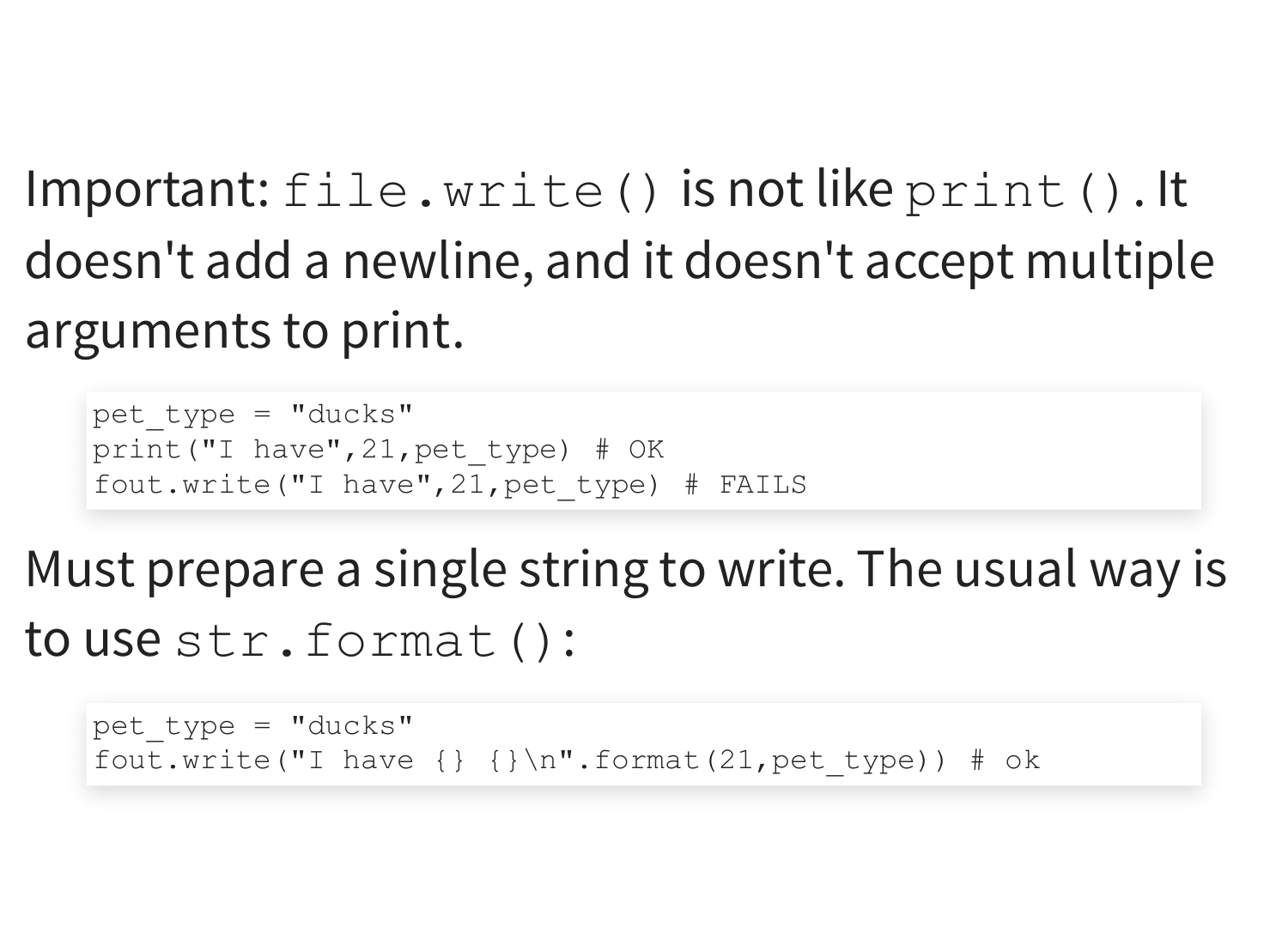## **STRING FORMATTING**

str.format() has many features to create a string based on a **template** and some values. In the string, placeholders  $({})$  or  ${...}$  ) are replaced by arguments of str.format().

```
>>> "{1} taught {0}".format("MCS 260"
,
"Dumas") # give indices
'Dumas taught MCS 260'
\gg for x in range(98,101):
... print("{:4}".format(x)) # specify width
...
 98
 99
100
>>> "{:04}".format(42) # pad to width with zeros
'0042'
```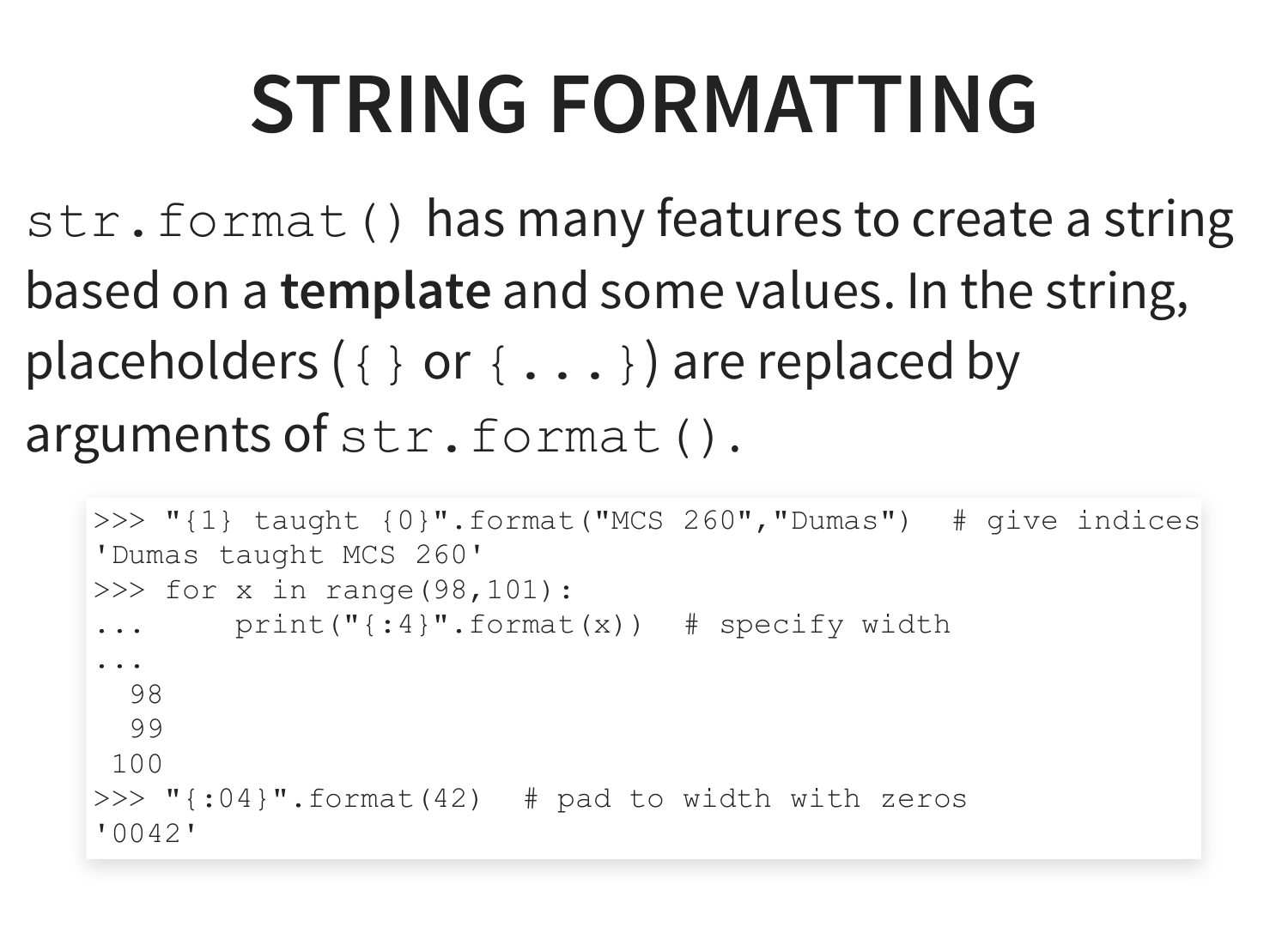```
>>> "{':8.2f}"'.format(42) # f = float, width 8, 2 digits after\frac{42.00}{ }>>> "{:8x}".format(42) # x = hex int, width 8
2a'>>> "{:8d}".format(42) * # d = decimal int, width 8
42'>>> "{:.2f}".format(13+2j) # f allows complex; no total width
'13.00+2.00j'
```
The general placeholder syntax is  $\{w: \text{ot}\}\)$  where w specifies **which** argument, o is a set of **options**, and t is the **type**.

[str.format\(\)](https://docs.python.org/3/library/string.html#formatspec) has a lot of features we didn't discuss today.